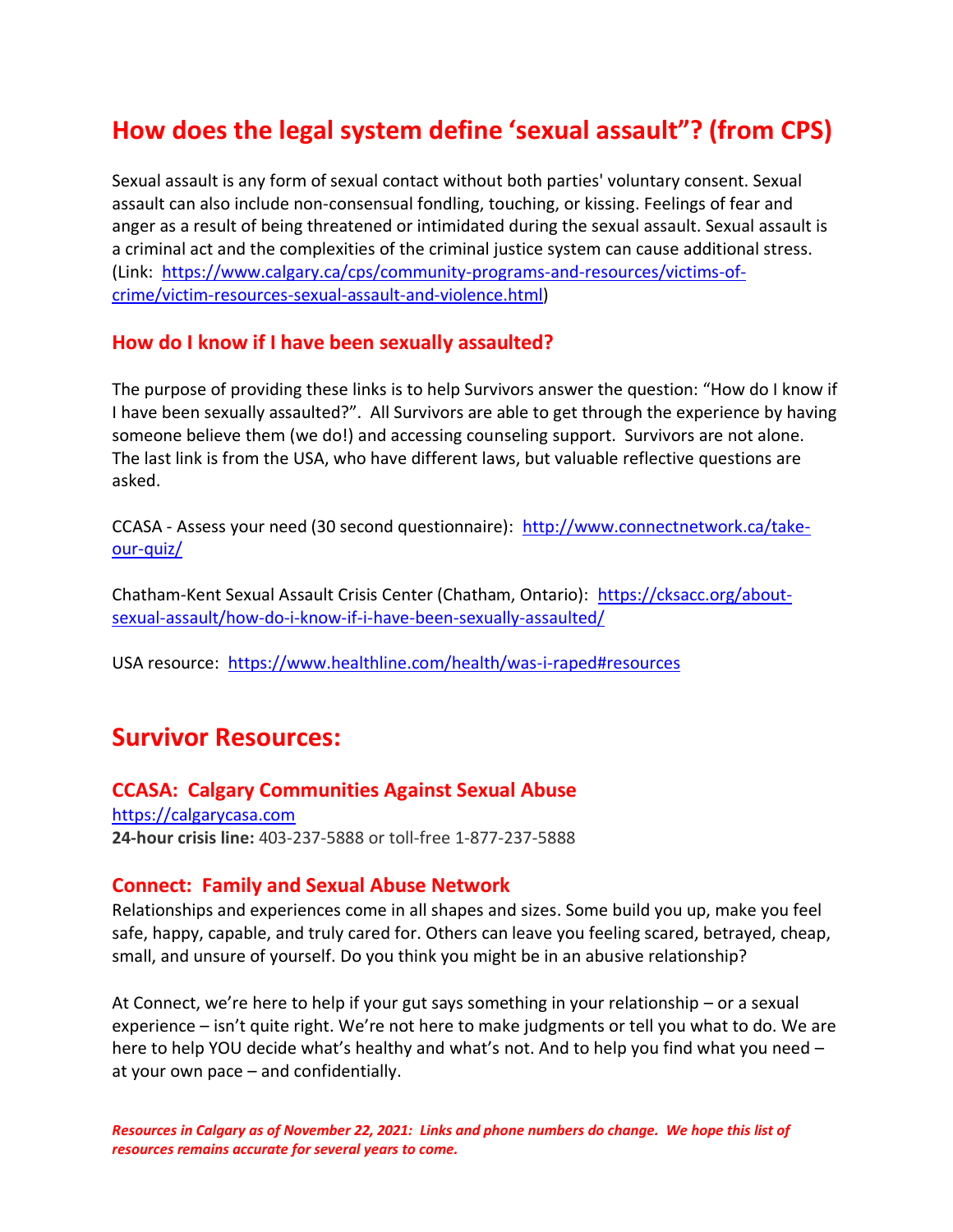One phone call connects you to Calgary's network of services and support. We're a friendly, easy, confidential service that helps you – or someone you know – find the answers you need. It's for anyone who needs help – and the people who care about them.

Assess your need (30 second questionnaire): <http://www.connectnetwork.ca/take-our-quiz/>

What if I have been sexually assaulted? <http://www.connectnetwork.ca/sexually-assaulted/>

- 1. You are in control.
- 2. Your options:
	- a. Option 1: Medical treatment and/or counseling only.
	- b. Option 2: Medical treatment and/or counseling and evidence collection for reporting to police.
	- c. Option 3: Medical treatment and/or counseling and evidence collection for storage.

If you have any questions or need more information about how the three options work, please call 403-237-5888. Be assured, you will not be pressured - a trained counselor will help you decide what you want to do next.

## **Calgary Counselling Centre**

[https://calgarycounselling.com](https://calgarycounselling.com/) **Telephone:** 403-691-5991 (business hours)

## **The Distress Center**

[https://www.distresscentre.com](https://www.distresscentre.com/) 24 hour crisis line: 403-266 HELP (4357

• Confidential online chat available: [https://na0messaging.icarol.com/ConsumerRegistration.aspx?org=2181&pid=1&cc=en-](https://na0messaging.icarol.com/ConsumerRegistration.aspx?org=2181&pid=1&cc=en-US)[US](https://na0messaging.icarol.com/ConsumerRegistration.aspx?org=2181&pid=1&cc=en-US)

## → **Connecteen**

[https://calgaryconnecteen.com](https://calgaryconnecteen.com/)

• Confidential online chat available (connected to the Distress Center): [https://na0messaging.icarol.com/ConsumerRegistration.aspx?org=2181&pid=2&cc=en-](https://na0messaging.icarol.com/ConsumerRegistration.aspx?org=2181&pid=2&cc=en-US)[US](https://na0messaging.icarol.com/ConsumerRegistration.aspx?org=2181&pid=2&cc=en-US)

### **Calgary Immigrant Women's Association**

[https://www.ciwa-online.com](https://www.ciwa-online.com/) **Telephone:** 403-263-4414